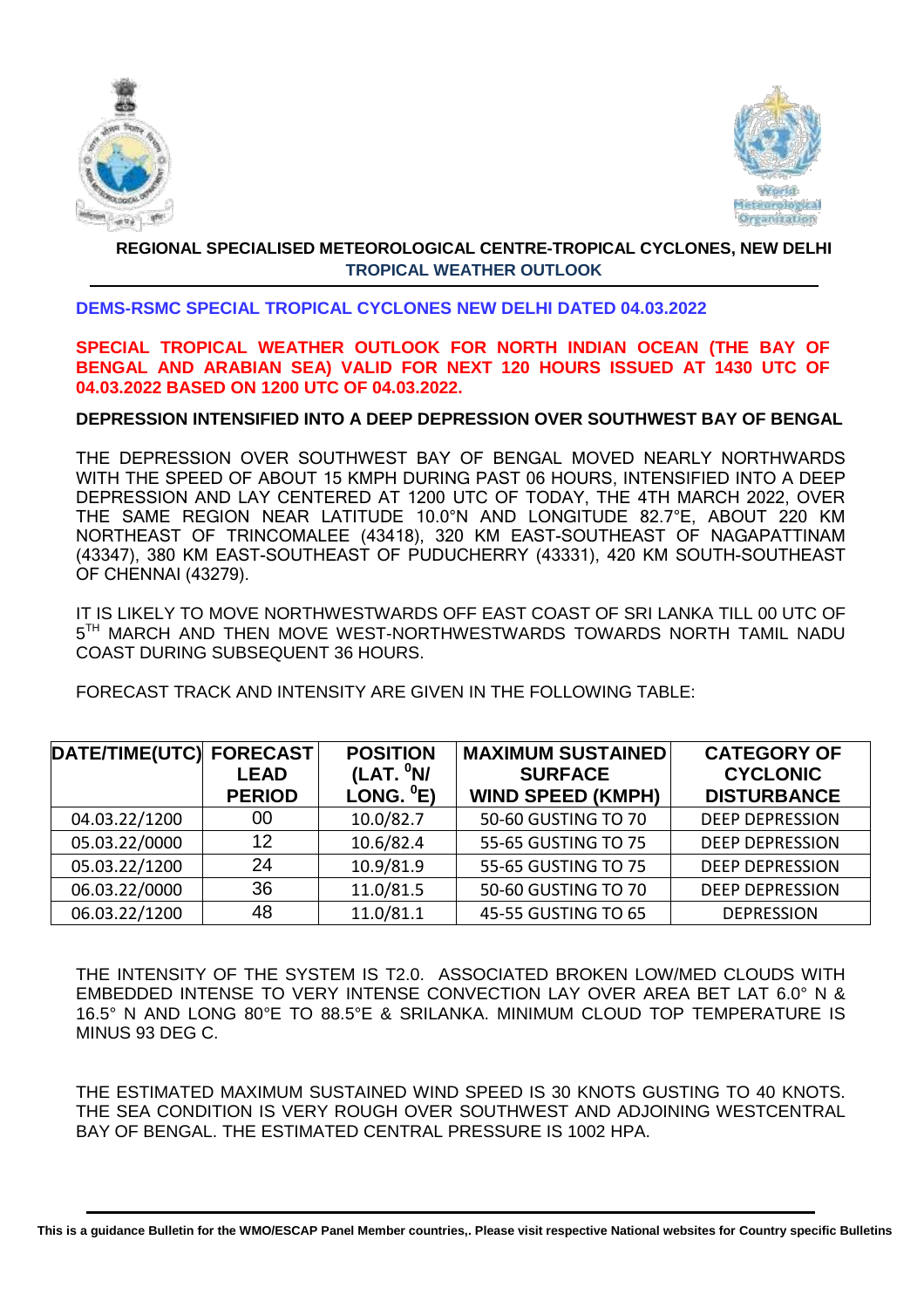#### **REMARKS**:

SEA SURFACE TEMPERATURE IS AROUND 28-29<sup>0</sup>C OVER SOUTHWEST AND WESTCENTRAL BOB. TROPICAL CYCLONE HEAT POTENTIAL IS AROUND 60-80 KJ/CM<sup>2</sup> OVER THE SAME REGION. THE MADDEN JULIAN INDEX (MJO) CURRENTLY LIES IN PHASE 5 WITH AMPLITUDE LESS THAN 1. IT IS LIKELY TO CONTINUE IN THE SAME PHASE FOR NEXT 2-3 DAYS WITH AMPLITUDE REMAINING LESS THAN 1. THE PHASE OF MJO IS CONDUCIVE FOR ENHANCED CONVECTION DURING NEXT 2-3 DAYS.

LOW LEVEL VORTICITY IS AROUND 150  $\times$ 10<sup>-6</sup> S<sup>-1</sup> to the South of the System CENTRE. VERTICALLY, IT IS EXTENDING UPTO 500 HPA LEVEL. LOW LEVEL CONVERGENCE IS AROUND 20  $X10^{-5}$  S<sup>-1</sup> TO THE EAST OF THE SYSTEM CENTRE. UPPER LEVEL DIVERGENCE HAS IS ABOUT 30  $X10^{-5}$   $S^{-1}$  TO THE NORTHEAST OF SYSTEM CENTRE. WIND SHEAR IS MODERATE TO HIGH (10-20 KNOTS) AROUND THE SYSTEM CENTRE AND INCREASES WESTWARDS TOWARDS TAMILNADU COAST.

UPPER TROPOSPHERIC RIDGE RUNS ALONG LAT 13 DEG NORTH TO THE NORTH OF SYSTEM AREA. HENCE, EAST SOUTH-EASTERLY WINDS PERSIST OVER THE SYSTEM REGION.

MOST OF THE NUMERICAL MODELS ARE UNANIMOUS IN MOVEMENT OF THE SYSTEM TOWARDS NORTH TAMILNADU COAST DURING NEXT 36 HOURS AND ALTOUGH NO CONCENSUS ABOUT THE FORECAST INTENSITY OF THE SYSTEM.

IN VIEW OF ALL THE ABOVE, IT IS INFERRED THAT THE DEEP DEPRESSION OVER SOUTHWEST BOB IS LIKELY TO MOVE NORTHWESTWARDS OFF EAST COAST OF SRILANKA TOWARDS NORTH TAMILNADU COAST DURING NEXT 36 HOURS.

THE NEXT BULLETIN WILL BE ISSUED AT 2100 UTC OF TODAY, THE 04<sup>TH</sup> MARCH, 2022.

> (R.K. JENAMANI ) SCIENTIST-F RSMC NEW DELHI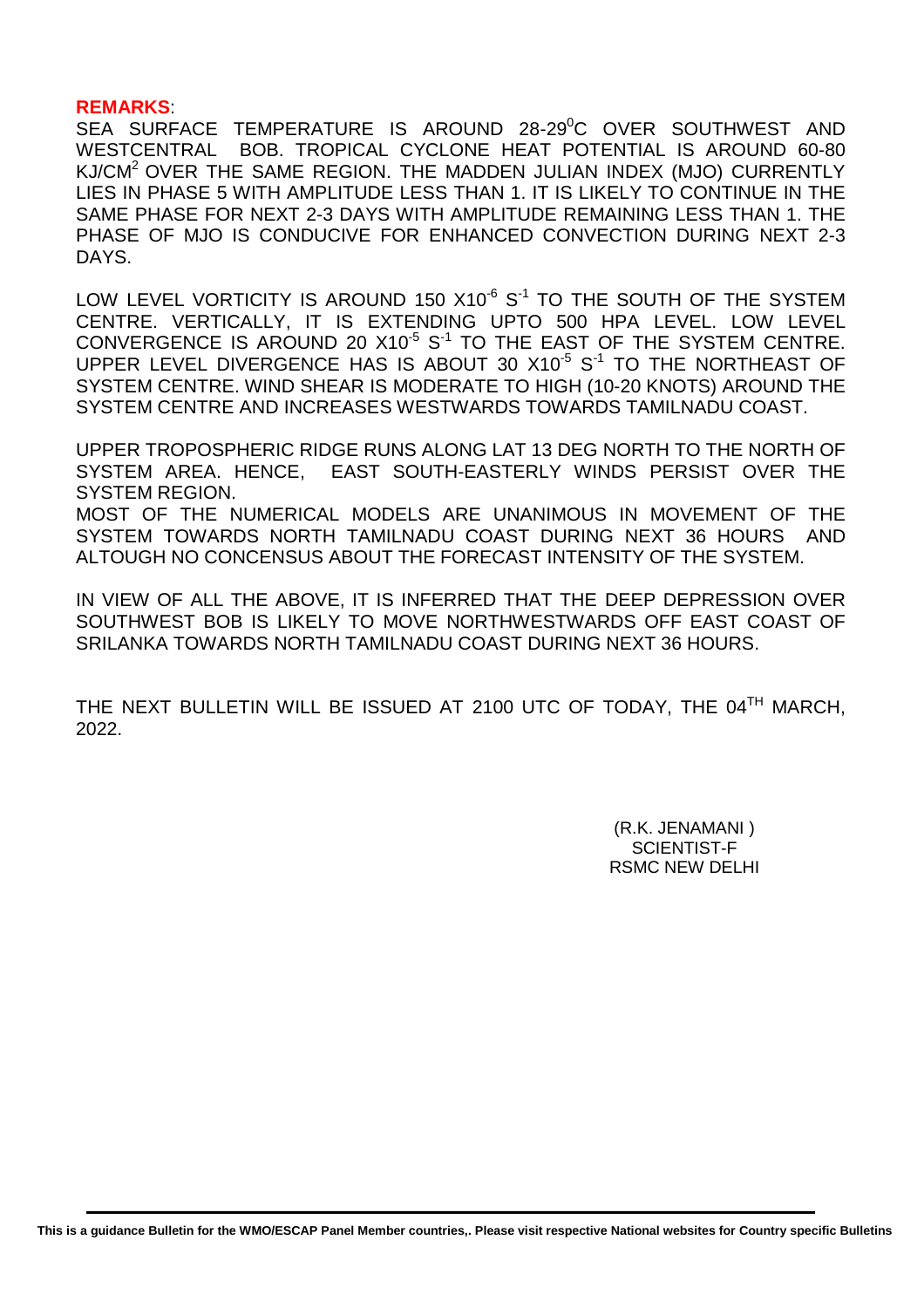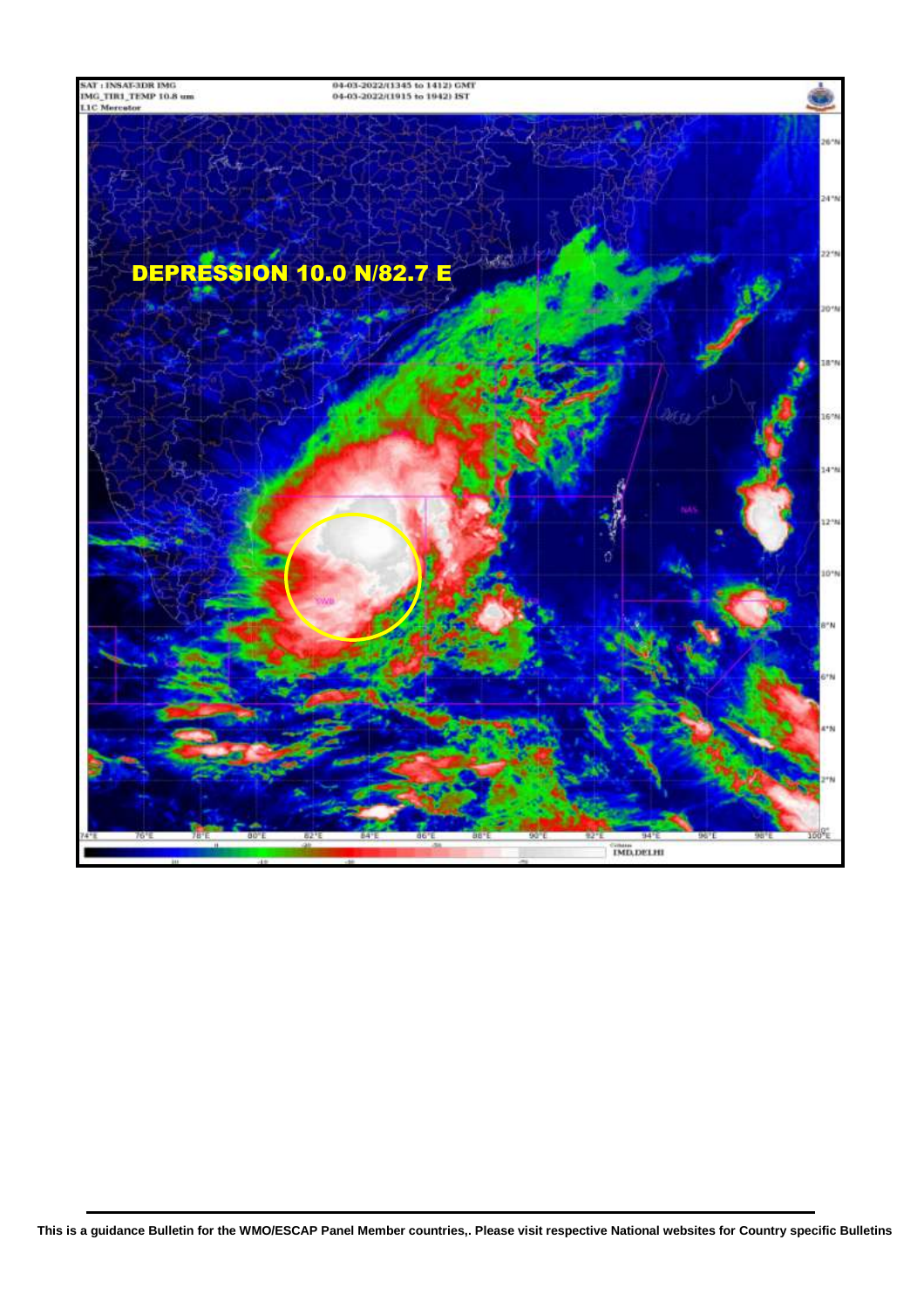## **OBSERVED AND FORECAST TRACK ALONGWITH CONE OF UNCERTAINTY OF DEPRESSION OVER SOUTHWEST BAY OF BENGAL BASED ON 1200 UTC OF 4 th MARCH, 2022**

|                                                                                                                                                                                                                                                                                                 |                      |                      |                  | Vijayawada                 |          |                                |                       |                                                           |  |
|-------------------------------------------------------------------------------------------------------------------------------------------------------------------------------------------------------------------------------------------------------------------------------------------------|----------------------|----------------------|------------------|----------------------------|----------|--------------------------------|-----------------------|-----------------------------------------------------------|--|
|                                                                                                                                                                                                                                                                                                 |                      |                      |                  |                            |          |                                |                       |                                                           |  |
|                                                                                                                                                                                                                                                                                                 | Hubballi             |                      |                  |                            |          |                                |                       |                                                           |  |
|                                                                                                                                                                                                                                                                                                 |                      |                      |                  |                            |          |                                | <b>WCB</b>            |                                                           |  |
|                                                                                                                                                                                                                                                                                                 |                      |                      |                  |                            |          |                                |                       |                                                           |  |
|                                                                                                                                                                                                                                                                                                 |                      |                      |                  |                            |          |                                |                       |                                                           |  |
|                                                                                                                                                                                                                                                                                                 |                      |                      |                  | hennai                     |          |                                |                       |                                                           |  |
|                                                                                                                                                                                                                                                                                                 | Mangaluru            | Bengaluru            |                  |                            |          |                                |                       |                                                           |  |
|                                                                                                                                                                                                                                                                                                 | <b>Mysure</b>        |                      |                  |                            |          |                                |                       | Bay of Bengal                                             |  |
|                                                                                                                                                                                                                                                                                                 |                      | <b>Salem</b>         |                  |                            |          |                                |                       |                                                           |  |
|                                                                                                                                                                                                                                                                                                 | zhik<br><b>Sege</b>  |                      |                  | 06/12.25KT,D 06/00,30KT,DD |          |                                |                       |                                                           |  |
|                                                                                                                                                                                                                                                                                                 |                      | Coimbatore           | Tiruchirag palli |                            |          | $_{\bullet}$ 05/00,30KT,DD     |                       |                                                           |  |
|                                                                                                                                                                                                                                                                                                 |                      |                      |                  |                            |          | 05/12,30KT,DD<br>04/12,30KT,DD |                       |                                                           |  |
|                                                                                                                                                                                                                                                                                                 | Koch                 | Madurai              |                  |                            |          |                                |                       |                                                           |  |
| LAK                                                                                                                                                                                                                                                                                             |                      |                      |                  |                            |          | 04/06,25KT,D                   |                       |                                                           |  |
|                                                                                                                                                                                                                                                                                                 |                      | ducorin              |                  |                            |          | 04/00,25KT,D                   |                       |                                                           |  |
|                                                                                                                                                                                                                                                                                                 |                      |                      |                  |                            |          | <b>SWB</b>                     |                       |                                                           |  |
|                                                                                                                                                                                                                                                                                                 |                      |                      |                  | <b>SRI LANKA</b>           |          | 03/18,25KT,D                   |                       |                                                           |  |
|                                                                                                                                                                                                                                                                                                 |                      |                      | Colombo          |                            |          |                                |                       |                                                           |  |
|                                                                                                                                                                                                                                                                                                 |                      |                      | Sri              | Jayewardenepura            |          |                                | 03/12,25KT,D          |                                                           |  |
|                                                                                                                                                                                                                                                                                                 | COM                  |                      |                  | Kotte                      |          |                                | 03/06,25KTD           |                                                           |  |
|                                                                                                                                                                                                                                                                                                 |                      |                      |                  |                            |          |                                |                       |                                                           |  |
|                                                                                                                                                                                                                                                                                                 |                      |                      |                  |                            |          |                                |                       | 03/00,25KT,D                                              |  |
|                                                                                                                                                                                                                                                                                                 |                      |                      |                  |                            |          |                                |                       |                                                           |  |
| Male                                                                                                                                                                                                                                                                                            |                      |                      |                  |                            |          |                                |                       |                                                           |  |
|                                                                                                                                                                                                                                                                                                 |                      |                      |                  |                            |          |                                |                       |                                                           |  |
| DIVES                                                                                                                                                                                                                                                                                           |                      |                      |                  |                            |          |                                |                       |                                                           |  |
|                                                                                                                                                                                                                                                                                                 |                      |                      |                  |                            |          |                                |                       |                                                           |  |
|                                                                                                                                                                                                                                                                                                 |                      |                      |                  |                            |          |                                |                       |                                                           |  |
|                                                                                                                                                                                                                                                                                                 |                      |                      |                  |                            |          | <b>LESS THAN 34 KT</b>         |                       |                                                           |  |
|                                                                                                                                                                                                                                                                                                 |                      |                      |                  |                            |          |                                |                       |                                                           |  |
|                                                                                                                                                                                                                                                                                                 |                      |                      |                  |                            |          | 34.47 KT                       |                       |                                                           |  |
|                                                                                                                                                                                                                                                                                                 |                      |                      |                  |                            |          | $\geq 48$ KT                   |                       |                                                           |  |
|                                                                                                                                                                                                                                                                                                 |                      |                      |                  |                            |          |                                | <b>OBSERVED TRACK</b> |                                                           |  |
|                                                                                                                                                                                                                                                                                                 |                      |                      |                  |                            |          |                                |                       |                                                           |  |
| DATE/TIME IN UTC<br>$IST=UTC + 0530$<br><b>L: LOW PRESSURE AREA</b><br>WML: WELL MARKED LOW PRESSURE AREA<br>D: DEPRESSION (17-27 KT)<br>DD: DEEP DEPRESSION (28-33 KT)<br>CS: CYCLONIC STORM (34.47 KT)<br>SCS: SEVERE CYCLONIC STORM (48-63KT)<br>VSCS: VERY SEVERE CYCLONIC STORM (64-89 KT) |                      |                      |                  |                            |          |                                | <b>FORECAST TRACK</b> |                                                           |  |
| ESCS: EXTREMELY SEVERE CYCLONIC STORM (90-119 KT)                                                                                                                                                                                                                                               |                      |                      |                  |                            |          |                                | CONE OF UNCERTAINTY   |                                                           |  |
| SuCS: SUPER CYCLONIC STORM (2 120 KT)<br><b>Forecast</b>                                                                                                                                                                                                                                        | <b>Station 1</b>     |                      | <b>Station 2</b> | <b>Station 3</b>           |          | <b>Station 4</b>               |                       | <b>Station 5</b>                                          |  |
|                                                                                                                                                                                                                                                                                                 |                      |                      |                  |                            |          |                                |                       |                                                           |  |
|                                                                                                                                                                                                                                                                                                 | Trincomalee          |                      | Batticloa        | Kankasanturai              |          | Vedaranyam                     |                       | Velankanni                                                |  |
|                                                                                                                                                                                                                                                                                                 | (220, NE)            |                      | (280,NNE)        | (290,E)                    |          | (310,E)                        |                       | (320, ESE)                                                |  |
|                                                                                                                                                                                                                                                                                                 | <b>Batticloa</b>     |                      | Kankasanturai    | Vedaranyam                 |          | Velankanni                     |                       | Nagapattinam                                              |  |
| Date/Time<br>04.03.22/1200<br>05.03.22/0000                                                                                                                                                                                                                                                     | (260,NNE)            |                      | (270, ENE)       | (280, E)                   |          | (280,E)                        |                       | (280, E)                                                  |  |
| 05.03.22/1200                                                                                                                                                                                                                                                                                   | Kankasanturai        |                      | Vedaranyam       | Velankanni                 |          | Nagapattinam                   |                       | <b>Mannar (230, NE)</b>                                   |  |
|                                                                                                                                                                                                                                                                                                 | (220, ENE)           |                      | (220, ENE)       | (230,E)                    |          | (230,E)                        |                       |                                                           |  |
| 06.03.22/0000                                                                                                                                                                                                                                                                                   | Vedaranyam           |                      | Velankanni       | Nagapattinam               |          | Mannar                         |                       | Karaikal (190,E)                                          |  |
|                                                                                                                                                                                                                                                                                                 | (180, ENE)           |                      | (180, ENE)       | (180, E)                   |          | (180, NE)                      |                       |                                                           |  |
| 06.03.22/1200                                                                                                                                                                                                                                                                                   | Velankanni           |                      | Nagapattinam     | Mannar                     |          | Karaikal                       |                       | Tharangambadi                                             |  |
|                                                                                                                                                                                                                                                                                                 | $(140,$ ENE)         |                      | (140,E)          | (140, NNE)                 |          | (140,E)                        |                       | (150,E)                                                   |  |
| <b>STATIONS</b>                                                                                                                                                                                                                                                                                 |                      | 04.03.22/1200        |                  | 05.03.22/1200              |          |                                |                       | DISTANCE(KM) AND DIRECTION FROM STATIONS<br>06.03.22/1200 |  |
| <b>TRINCOMALEE</b>                                                                                                                                                                                                                                                                              |                      |                      | 220,NE           |                            | 270, NNE |                                |                       | 270,N                                                     |  |
| NAGAPATTINAM                                                                                                                                                                                                                                                                                    |                      | 320,ESE              |                  |                            | 220,E    |                                |                       | 140,E                                                     |  |
| PUDUCHERRY                                                                                                                                                                                                                                                                                      |                      |                      | 380,SE           |                            | 260,ESE  |                                |                       | 180,SE                                                    |  |
| CHENNAI                                                                                                                                                                                                                                                                                         |                      | 420,55E              |                  |                            | 360,SSE  |                                |                       | 310,SSE                                                   |  |
| N:NORTH,                                                                                                                                                                                                                                                                                        | NNE:NORTH-NORTHEAST, |                      |                  |                            |          |                                |                       | NE:NORTHEAST, ENE:EAST-NORTHEAST, E:EAST,                 |  |
| SE:SOUTHEAST,                                                                                                                                                                                                                                                                                   |                      | SSE:SOUTH-SOUTHEAST, |                  |                            | S:SOUTH, |                                |                       | SSW:SOUTH-SOUTHWEST,                                      |  |
| SW:SOUTHWEST,                                                                                                                                                                                                                                                                                   |                      | WSW:WEST-SOUTHWEST,  |                  |                            | W:WEST,  |                                |                       | WNW:WEST-NORTHWEST,                                       |  |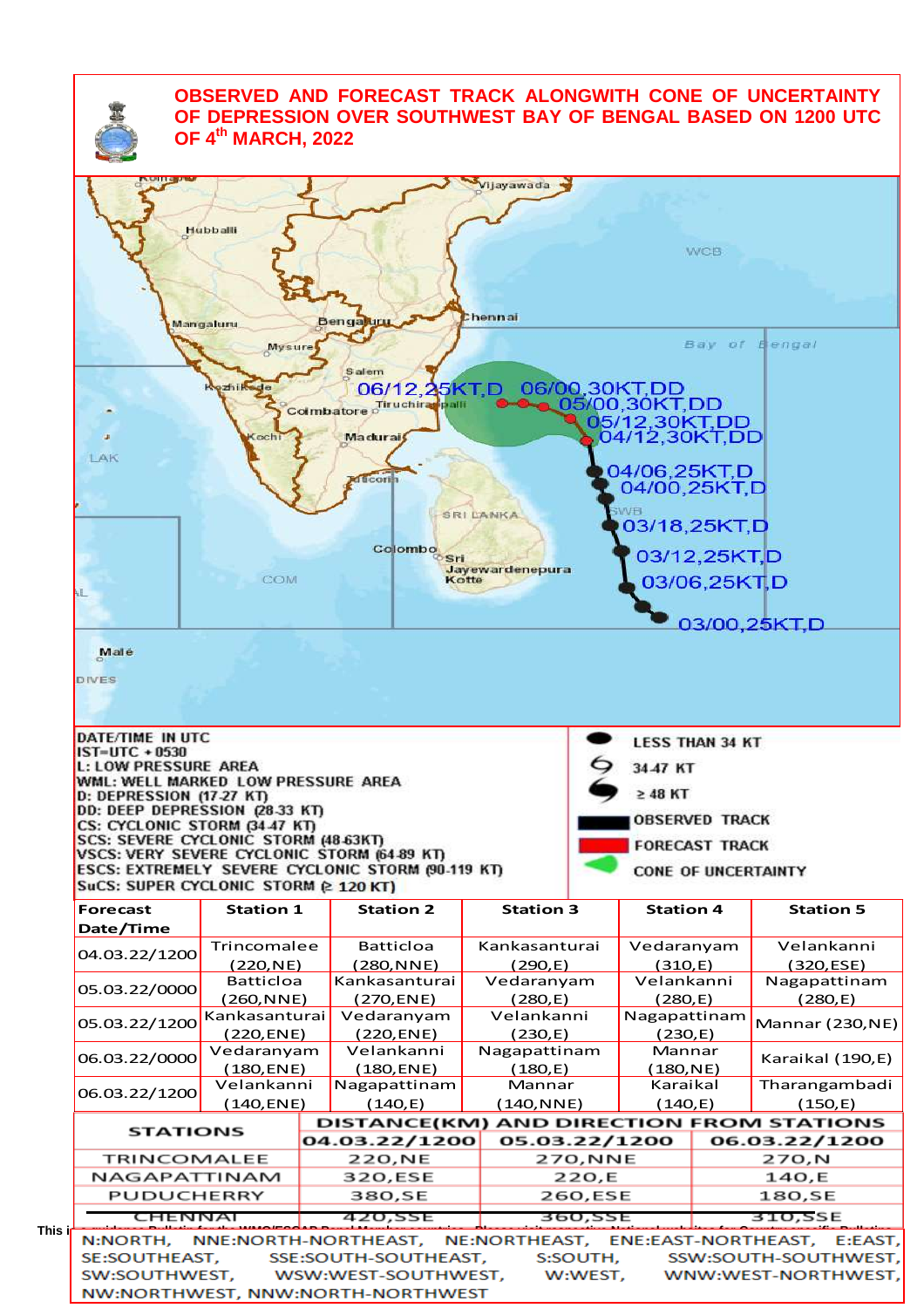

# **OBSERVED AND FORECAST TRACK ALONGWITH QUADRANT WIND DISTRIBUTION OF DEPRESSION OVER SOUTHWEST BAY OF BENGAL BASED ON 1200 UTC OF 4 th MARCH, 2022**

| <b>Hubballi</b><br>Mangaluru                                                                                                                                                                                                                                                                                                            | <b>Bengakin</b>                                                                                                                                                             | <b>WCB</b><br>hennai:                                                                                                                                                                                                                                                                                                 |  |  |  |  |
|-----------------------------------------------------------------------------------------------------------------------------------------------------------------------------------------------------------------------------------------------------------------------------------------------------------------------------------------|-----------------------------------------------------------------------------------------------------------------------------------------------------------------------------|-----------------------------------------------------------------------------------------------------------------------------------------------------------------------------------------------------------------------------------------------------------------------------------------------------------------------|--|--|--|--|
| zhikede<br>LAK<br>AL.                                                                                                                                                                                                                                                                                                                   | <b>Mysure</b><br><b>Salem</b><br>06/12,25KT.D<br>Tiruchiran palli<br>Coimbatore<br>Madurai<br>Coch<br><b>Mitcorin</b><br><b>SRI LANKA</b><br>Colombo<br>Sri<br>COM<br>Kotte | Bay of Bengal<br>06/00,30KT,DD<br>05/00,30KT,DD<br>05/12,30KT,DD<br>04/12,30KT,DD<br>04/06,25KT,D<br>04/00,25KT,D<br>03/18,25KT,D<br>03/12,25KT,D<br>Jayewardenepura<br>03/06,25KT,D<br>03/00,25KT,D                                                                                                                  |  |  |  |  |
| Male<br>DIVES                                                                                                                                                                                                                                                                                                                           |                                                                                                                                                                             |                                                                                                                                                                                                                                                                                                                       |  |  |  |  |
| DATE/TIME IN UTC<br>$IST=UTC + 0530$<br><b>L: LOW PRESSURE AREA</b><br>WML: WELL MARKED LOW PRESSURE AREA<br>D: DEPRESSION (17-27 KT)<br>DD: DEEP DEPRESSION (28-33 KT)<br>CS: CYCLONIC STORM (34.47 KT)<br>SCS: SEVERE CYCLONIC STORM (48-63KT)<br>VSCS: VERY SEVERE CYCLONIC STORM (64 89 KT)<br>SuCS: SUPER CYCLONIC STORM @ 120 KT) | ESCS: EXTREMELY SEVERE CYCLONIC STORM (90-119 KT)                                                                                                                           | <b>LESS THAN 34 KT</b><br>34.47 KT<br>$\geq$ 48 KT<br><b>OBSERVED TRACK</b><br><b>FORECAST TRACK</b><br>CONE OF UNCERTAINTY<br>AREA OF MAXIMUM SUSTAINED WIND SPEED:<br>28-33 KT (52-61 KMPH)<br><b>Manufacturer 34.49 KT (62.91 KMPH)</b><br>50-63 KT (92-117 KMPH)<br>$\approx$ $\approx$ 64 KT $\approx$ 118 KMPH) |  |  |  |  |
| <b>IMPACT OVER THE SEA</b>                                                                                                                                                                                                                                                                                                              |                                                                                                                                                                             |                                                                                                                                                                                                                                                                                                                       |  |  |  |  |
| <b>MSW</b> (knot/kmph)                                                                                                                                                                                                                                                                                                                  | Impact                                                                                                                                                                      | <b>Action</b>                                                                                                                                                                                                                                                                                                         |  |  |  |  |
| 28-33 (52-61)                                                                                                                                                                                                                                                                                                                           | Very rough seas                                                                                                                                                             | <b>Total suspension of fishing operations</b>                                                                                                                                                                                                                                                                         |  |  |  |  |
| 34-49 (62-91)                                                                                                                                                                                                                                                                                                                           | <b>High to very high seas</b>                                                                                                                                               | <b>Total suspension of fishing operations</b>                                                                                                                                                                                                                                                                         |  |  |  |  |
| 50-63 (92-117)                                                                                                                                                                                                                                                                                                                          | Very high seas                                                                                                                                                              | <b>Total suspension of fishing operations</b>                                                                                                                                                                                                                                                                         |  |  |  |  |
| $\geq 64$ ( $\geq 118$ )                                                                                                                                                                                                                                                                                                                | <b>Phenomenal</b>                                                                                                                                                           | <b>Total suspension of fishing operations</b>                                                                                                                                                                                                                                                                         |  |  |  |  |